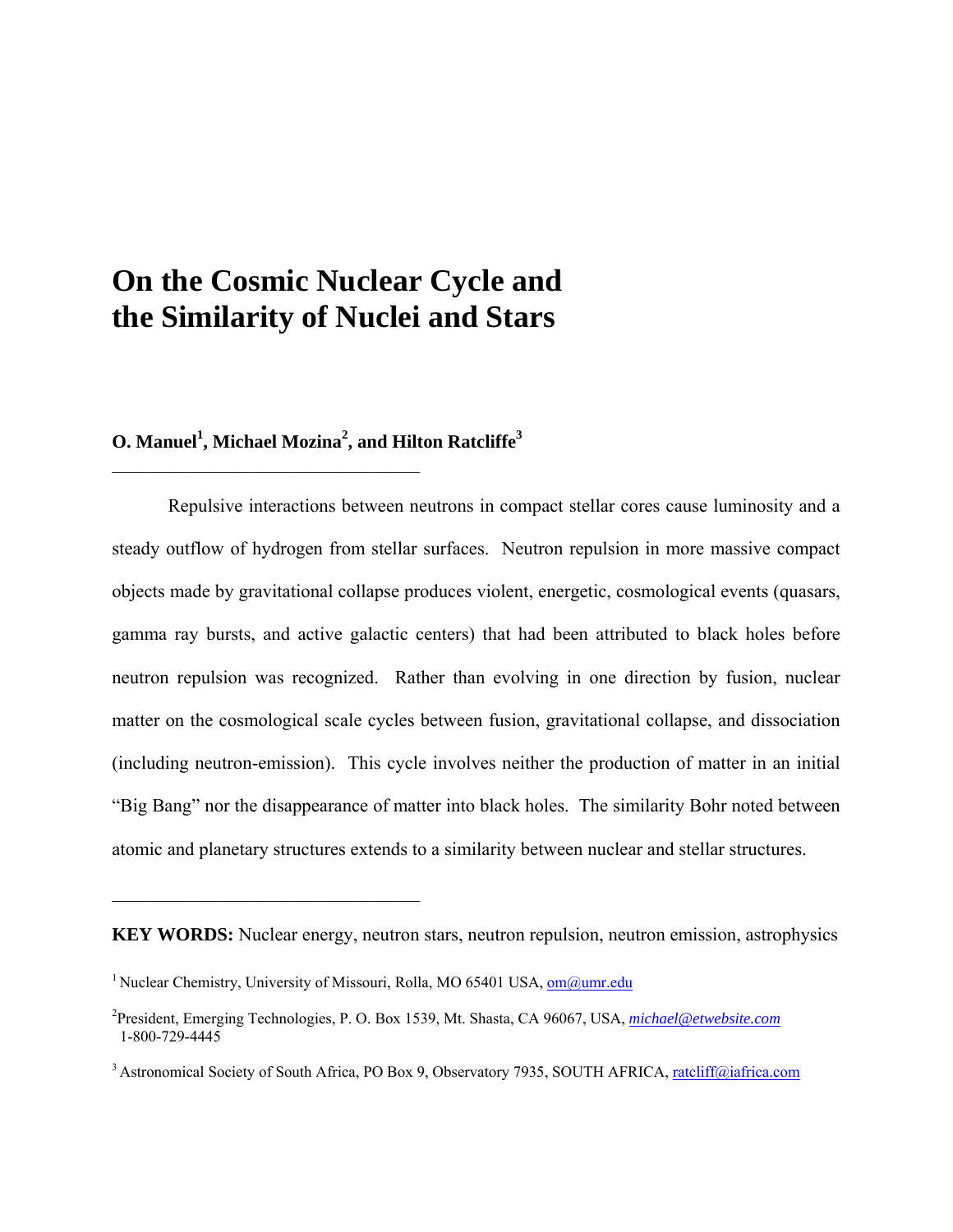# **I. INTRODUCTION**

Hydrogen (H) and other lightweight elements are dominant on stellar surfaces and in the interstellar medium. Since the classical 1957 paper on element synthesis in stars by Burbidge *et al.* [1], it has been widely assumed that H-fusion is the main driving force for stellar luminosity and ordinary stellar evolution. The idea of a universe driven in one direction by H-fusion fits with the concept of H-production in an initial "Big Bang". However, a recent analysis of the systematic properties of all 2,850 known nuclides [2] revealed an even larger source of energy from repulsive interactions between neutrons in condensed nuclear matter [3-5].

Those results [3-5] and the abundances of isotopes and elements in meteorites, planets, the solar wind, the solar photosphere, and solar flares [6-9] showed that:

- a) The Sun and other stars act as plasma diffusers, sorting lighter ions to their surfaces.
- b) The interior of the Sun is made of common elements in rocky planets and meteorites – Fe, Ni, O, Si, and S – although the lightest elements (H and He) cover its surface.
- c) Neutron-emission from the solar core, a neutron star, is the first step in a series of reactions that has steadily generated luminosity, neutrinos, solar mass fractionation, and an out-pouring of solar-wind hydrogen from the Sun over the past 4-5 Gy.
- d) Neutron-emission from a neutron star is a statistical process, like the radioactive decay of ordinary nuclei *via* α, β, γ, or spontaneous fission.

The Sun is an ordinary star, probably powered by the same processes as other stars. Prior to these recent papers [3-9], compact nuclear matter or black holes had been considered as the likely energy sources for the violent, more energetic events, like gamma ray bursts and quasars, but not as an energy source that might sustain luminosity in ordinary stars for billions of years.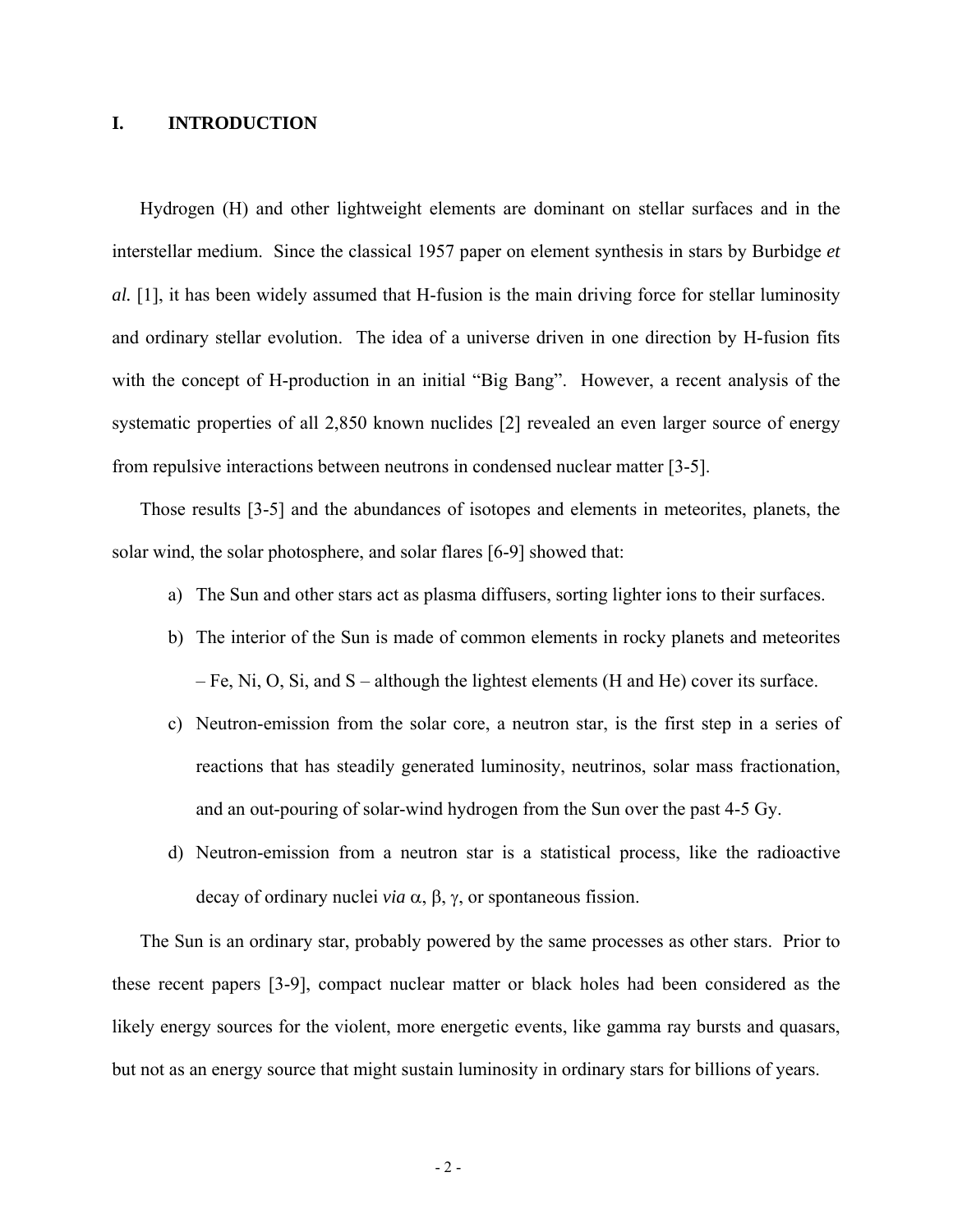However if the collapse of a neutron star is halted by neutron repulsion before becoming a singularity (a black hole), then repulsive interactions in super-massive neutron stars are the likely energy source that fragments cosmic matter to create clusters of galaxies, galaxies of stars, and planetary systems [10-14].

Before neutron repulsion was recognized as an energy source, Brown [10-14] noted evidence of repeated fragmentation in the cosmos, and Harutyunian [15] noted that the steady production of stellar luminosity and the violent fragmentation of matter into clusters of stars and galaxies are similar to the steady decay and the violent fragmentation of unstable nuclei [2, 15].

This effort to understand the nuclear cycle of the cosmos begins with our latest paper on the star next door. This paper [9] includes a few examples of the rigid, iron-rich structures that Mozina [16] noticed below the Sun's fluid photosphere in images from the SOHO and TRACE satellites. These satellite images of the Sun provide visual scientific evidence that falsifies the popular belief that the interior of the Sun consists mostly of H and He, like the solar atmosphere [17, 18]. Recent helioseismology data have now confirmed stratification at a relatively shallow depth beneath the visible photosphere, at about  $0.5\%$  solar radii (about  $0.005 R_0$ ) [19].

#### **INSERT FIGURE 1**

These new findings [3-9, 16, 19] and earlier ones [10-15, 17-18] lend credence to **a**.) the suggestion in the mid-1970s that the Sun formed on the collapsed core of the supernova (SN) that gave birth to the solar system [20-21], as shown in Fig. 1; **b**.) the finding that the Sun is ironrich [6] like the terrestrial planets and contains proportionately less  $136Xe$  and other r-products than the material that formed the giant Jovian planets from elements in the outer SN layers [22];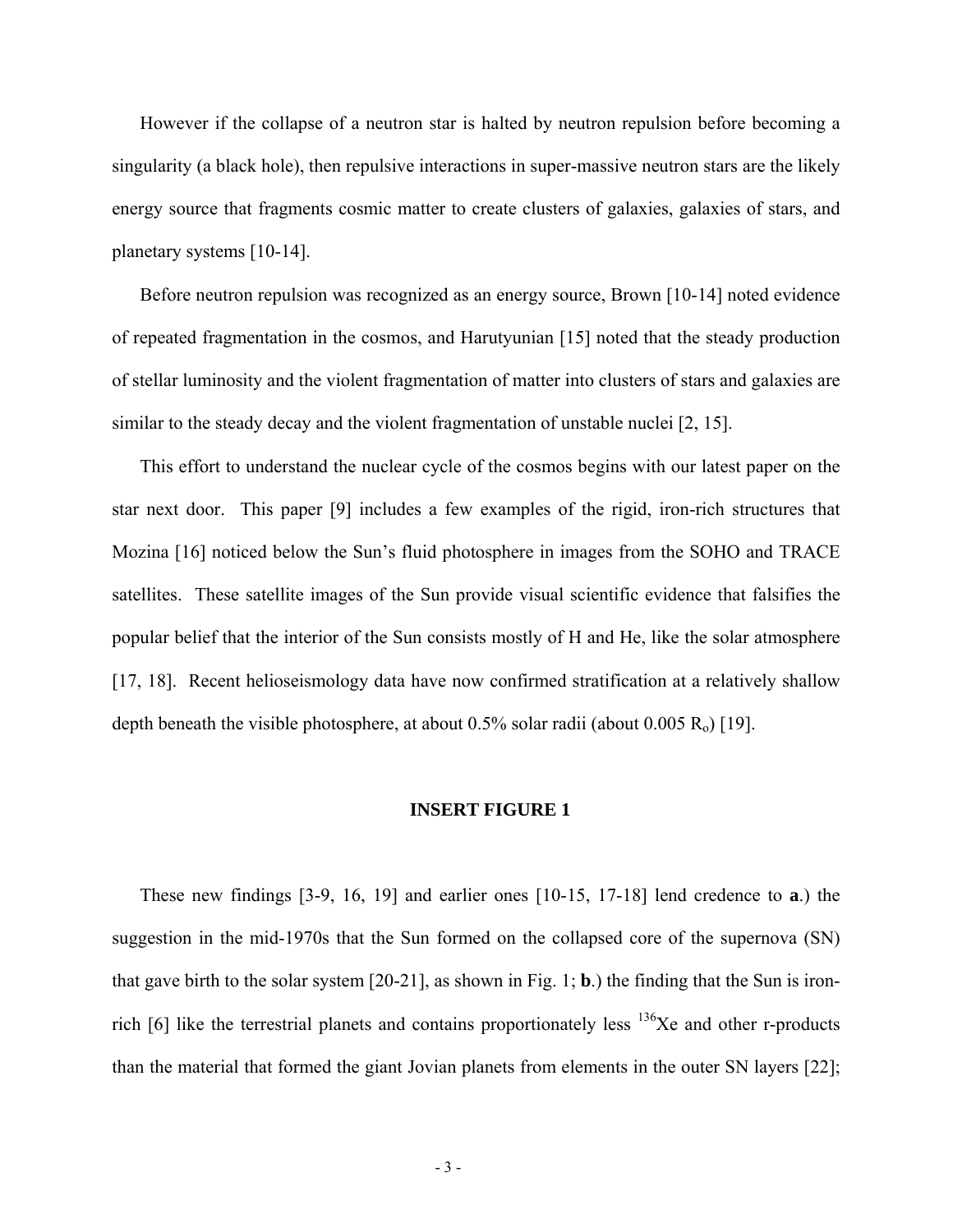**c**.) the evidence against oscillations of solar neutrinos [23]; **d**.) Mozina's conclusion [16] of solar stratification and high levels of electrical and magnetic activity in the Sun's iron-rich stratified layers, **e**.) the suggestion that superfluidity of material in the interior of the Sun causes solar eruptions and climate changes [24], and **f**.) Birkeland's finding [25] at the start of the 20<sup>th</sup> century that many solar features resemble traits observed in the laboratory on magnetized metal spheres, including the link of the *aurora borealis* to solar magnetic activity.

#### **INSERT FIGURE 2**

Fig. 2 shows rigid structures in a "running difference" image of one small part of the Sun's iron-rich substructure, Active Region 9143, on 28 August 2000. The TRACE satellite generated this image using a 171 Å filter that is specifically sensitive to light emitted by Fe  $(IX)$  and Fe  $(X)$ iron ions. The team that operates the TRACE satellite system for NASA made a movie of the flare and mass ejection event that occurred from this Active Region 9143 on 28 August 2000. You can see the movie at [http://trace.lmsal.com/POD/movies/T171\\_000828.avi](http://trace.lmsal.com/POD/movies/T171_000828.avi) or it is available here: [http://vestige.lmsal.com/TRACE/Public/Gallery/Images/movies/T171\\_000828.avi.](http://vestige.lmsal.com/TRACE/Public/Gallery/Images/movies/T171_000828.avi)

For the present paper, chemical stratification and electromagnetic activity near the surface of the Sun [3-9, 16, 19, 24-25] are only of interest in demonstrating that some energy source other than H-fusion likely powers the Sun. We are more concerned here with the nuclear forces that have been able to sustain luminosity and an outpouring of hydrogen from the surface of the Sun and other stars over cosmological time scales of billions of years.

One external feature of the Sun, solar-induced variations in the geomagnetic field with a 2.65 h oscillation period, provided a hint almost three decades ago that the Sun itself might be a pulsar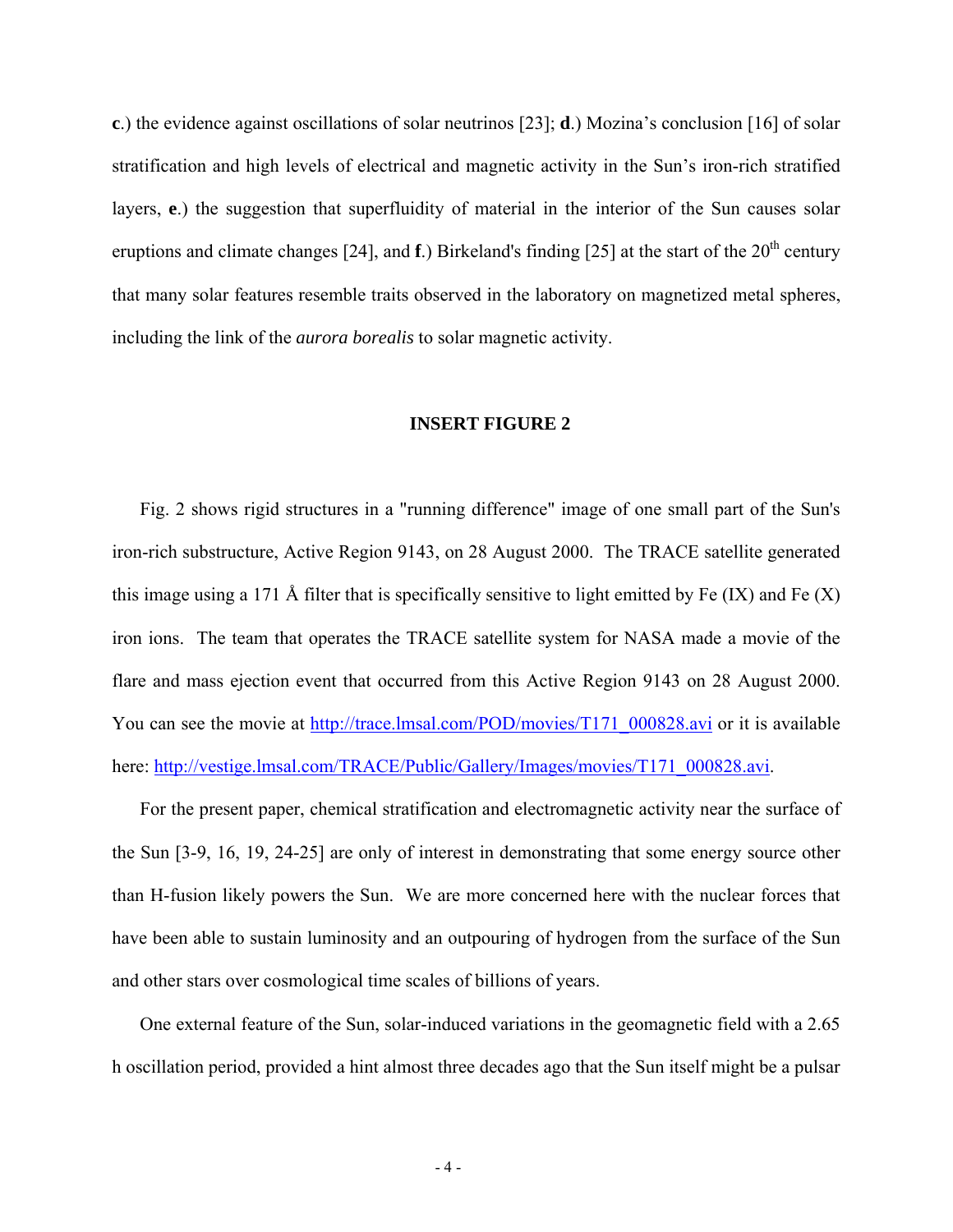[26]. We will show below that repulsive interactions between neutrons in condensed nuclear matter is the driving force for a steady outpouring of hydrogen and luminosity from chemically stratified, iron-rich stars [3-9, 16, 19-21, 24-25] and a likely energy source for more chaotic events seen in the cosmos.

# **II. THE ENERGY SOURCE FOR AN IRON-RICH, STRATIFIED SUN**

A systematic enrichment of the lightweight isotopes of all five stable noble gases was recognized in the solar wind in 1983, extending over half of the entire mass range of the stable elements from  $A = 3$  amu to 136 amu (atomic mass units) [6]. Other measurements [7-9] independently confirmed that the Sun selectively moves lighter ions into the photosphere, over the mass range of  $A = 25-207$  amu [8], leaving little doubt that the interior of the Sun is iron-rich [6] like the material that formed iron meteorites and iron cores of rocky planets at the birth of the solar system [20-21]. Iron is however made of tightly packed nucleons [2] and is therefore an unlikely source of nuclear energy. This impasse lasted several years before it was realized in 2000 that repulsive interactions between neutrons in the solar core might be the source of both solar luminosity and the outpouring of solar-wind hydrogen from the surface of the Sun [3-5].

In the spring of 2000 five graduate students – Cynthia Bolon, Shelonda Finch, Daniel Ragland, Matthew Seelke, and Bing Zhang – who were enrolled in a graduate class entitled, *"Advanced Nuclear Chemistry: A Study of the Production and Decay of Nuclei",* worked with the instructor, O. Manuel, to see if the properties of the 2,850 known nuclides [2] might reveal an unrecognized source of nuclear energy. Fig. 3 is a pictorial summary of the evidence they uncovered for repulsive interactions between neutrons in the nuclei of ordinary nuclear matter.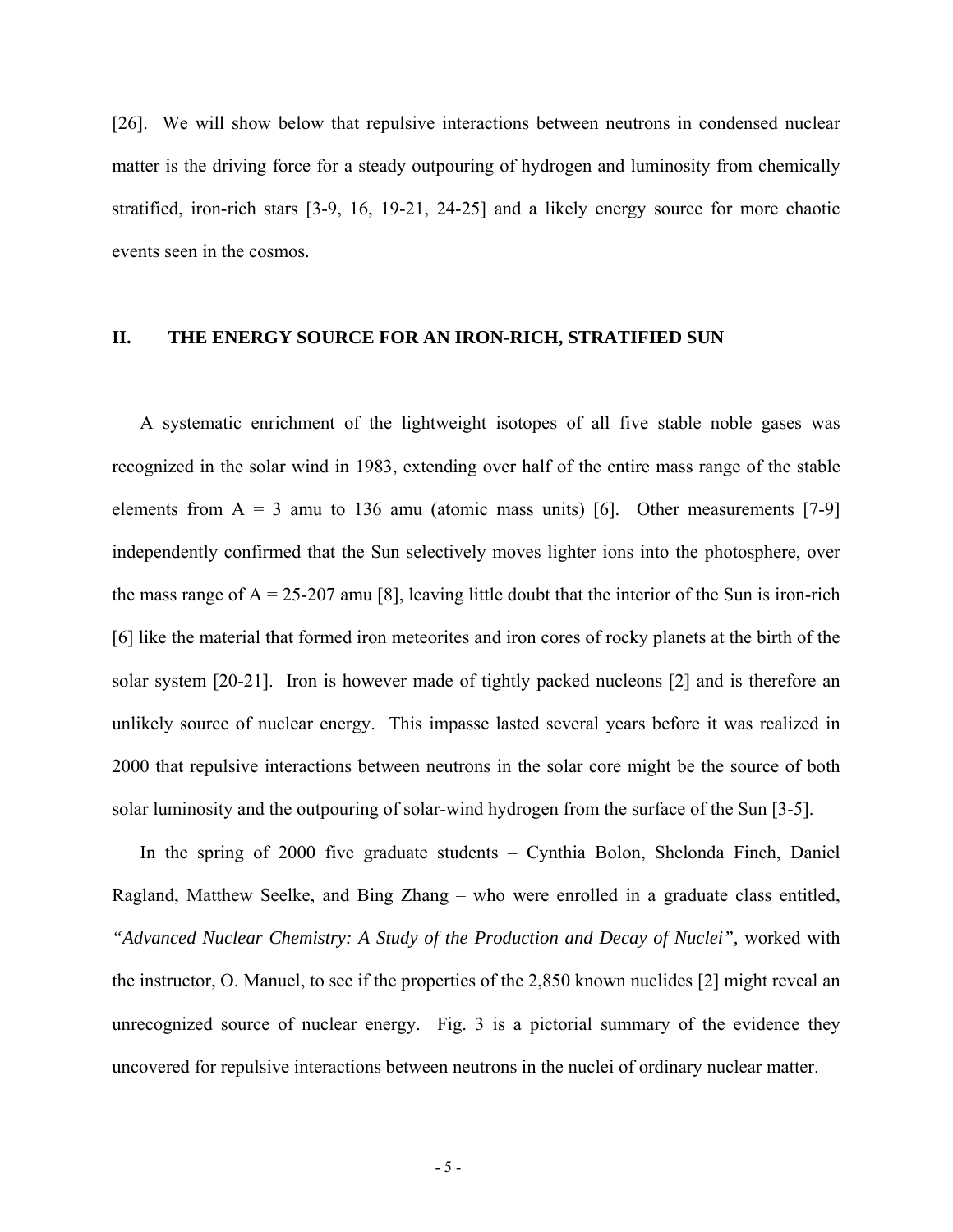#### **INSERT FIGURE 3**

Data points in the drawing on the left side of Fig. 3 are experimental, but those on the right side at  $Z/A = 0$  and  $Z/A = 1$  are experimental only at A = 1, where they represent the neutron  $\binom{1}{1}$ and the lightest hydrogen isotope  $({}^{1}H)$ , respectively. The other data points on the right side of Fig. 3 were calculated from the mass parabolas defined by the mass data [2] at each value of A>1. Except for Coulomb repulsion, the n-n and p-p interactions are symmetric [3]. Values of the potential energy per nucleon (M/A) at  $Z/A = 0$  and  $Z/A = 1$  are therefore similar at low A.

As the value of A increases, values of  $M/A$  at  $Z/A = 1$  become increasingly larger than those at  $Z/A = 0$  because of the increasing contribution from Coulomb repulsion between positive charges. Thus, repulsive interactions between protons prevents the formation of massive cosmic objects compressed to nuclear density at  $Z/A = 1$ .

However at  $Z/A = 0$  repulsive interactions between neutrons, documented by high values of M/A on the right side of Fig. 3, generate solar luminosity, energy in neutron stars, and an outpouring of the neutron decay-product,  ${}^{1}H$ , from stars [3-5, 7-9]. Thus, in the stellar interiors

#### **(neutron-emission) + (neutron-decay) = (hydrogen production),**

despite reports that neutron stars are "dead" nuclear matter with each neutron in a neutron star having about 93 MeV less energy than a free neutron [27].

The idea of repulsive interactions between neutrons was revolutionary a few years ago [3], but Lunney *et al.* [28] have since agreed that useful information can be obtained by extrapolating nuclear mass data ". . . *out to homogeneous or infinite nuclear matter (INM)"* which *". . . has a real existence, being found in the interior of neutron stars."* [reference 28, p. 1042].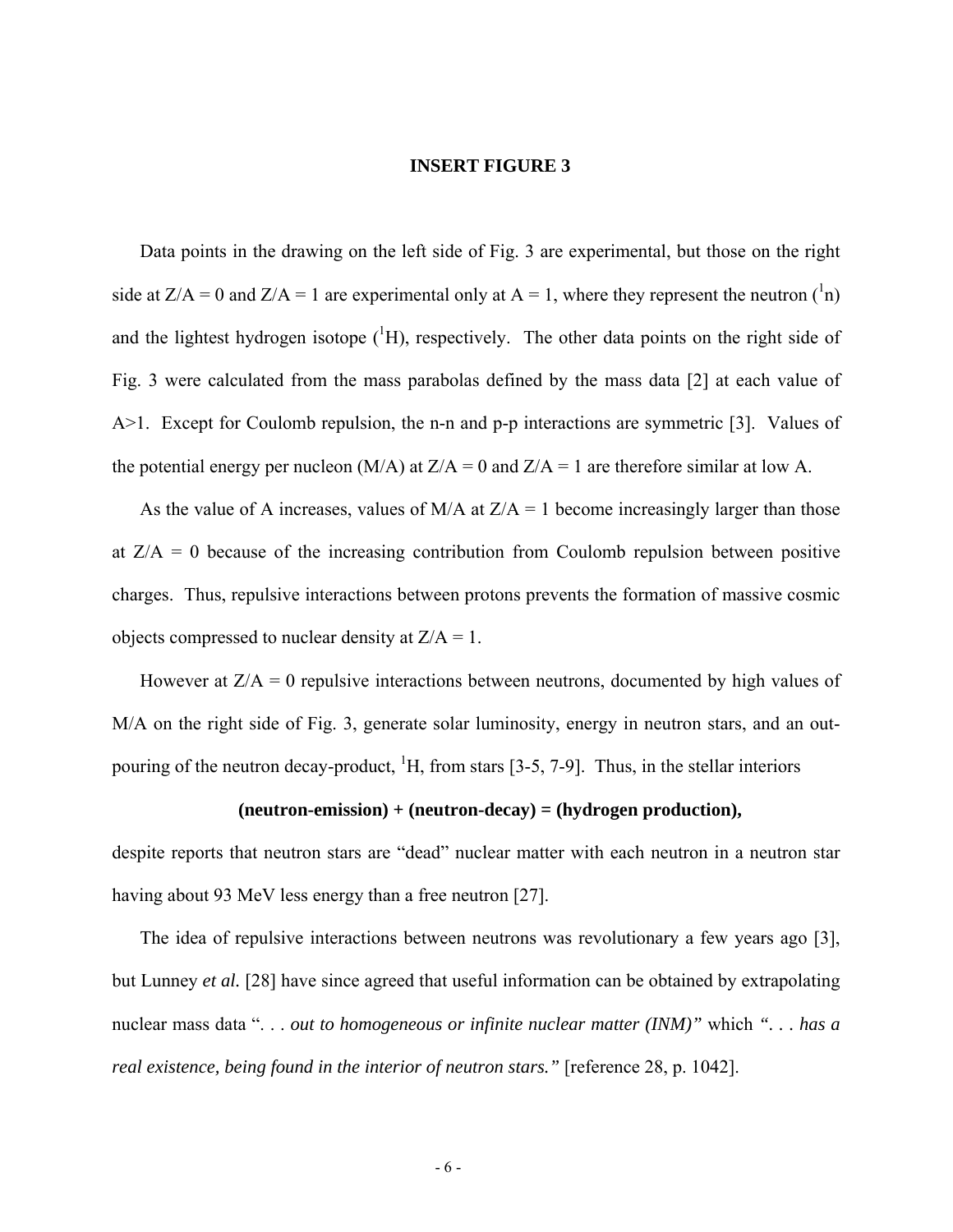On the mass scale of ordinary nuclear matter, i.e., for A  $\epsilon$  300 amu, the interplay of repulsive and attractive interactions between nucleons [3] results in the following observations:

- **a.**) Spontaneous alpha-decay in which heavy nuclei, near  $A_{\text{r}}$  100 amu [2], emit packets of tightly packed nucleons as <sup>4</sup>He;
- **b.)** Spontaneous beta-decay, including electron-capture, at each value of A adjusts the charge density to the most stable value of  $Z/A$  [2];
- **c.)** Spontaneous neutron-emission from neutron-rich nuclei over essentially the entire mass range of ordinary nuclear matter, e.g.,  ${}^{5}$ He –  ${}^{149}$ La [2];
- **d.)** A halo cloud of neutrons extending beyond the charge radius in light, neutron-rich nuclei, e.g., the two-neutron cloud at the surface of  $\rm{^{11}Li}$  outside the core nucleus of  $\rm{^{9}Li}$  [29];
- **e.**) A rhythmic cycle in the potential energy per nucleon at  $Z/A = 0$  (Fig. 3) over the entire mass range (A) caused by geometric changes in the packing of neutrons [4]; and
- **f.**) Spontaneous fission of heavy nuclei with  $A \rightharpoondown 230$  amu [2].

Coulomb repulsion becomes increasingly important in heavier nuclei, and neutrons are likely to be concentrated in the interior of these. This transition in the internal structure of ordinary nuclei seems to occur in the mass region where neutron-emission ceases and alpha-emission begins, near A  $\approx$  100-150 amu, [2]. For A >150 amu, the potential energy per nucleon (M/A) at  $Z/A = 0$  (See right side of Fig. 3) gradually starts to increase with A [5], a trend used to extrapolate an upper limit of  $\approx$  22MeV on the excitation energy for a neutron in a neutron star [5].

The asymmetric fission of massive nuclei into heavy and light mass fragments with a mass ratio of  $\approx 1.6/1$  has long been linked to the closed shells of neutrons at N = 82 and 50, respectively. This empirical observation suggests that neutron repulsion in the core of heavy nuclei may contribute to nuclear fission. The occurrence of a similar fission process, like the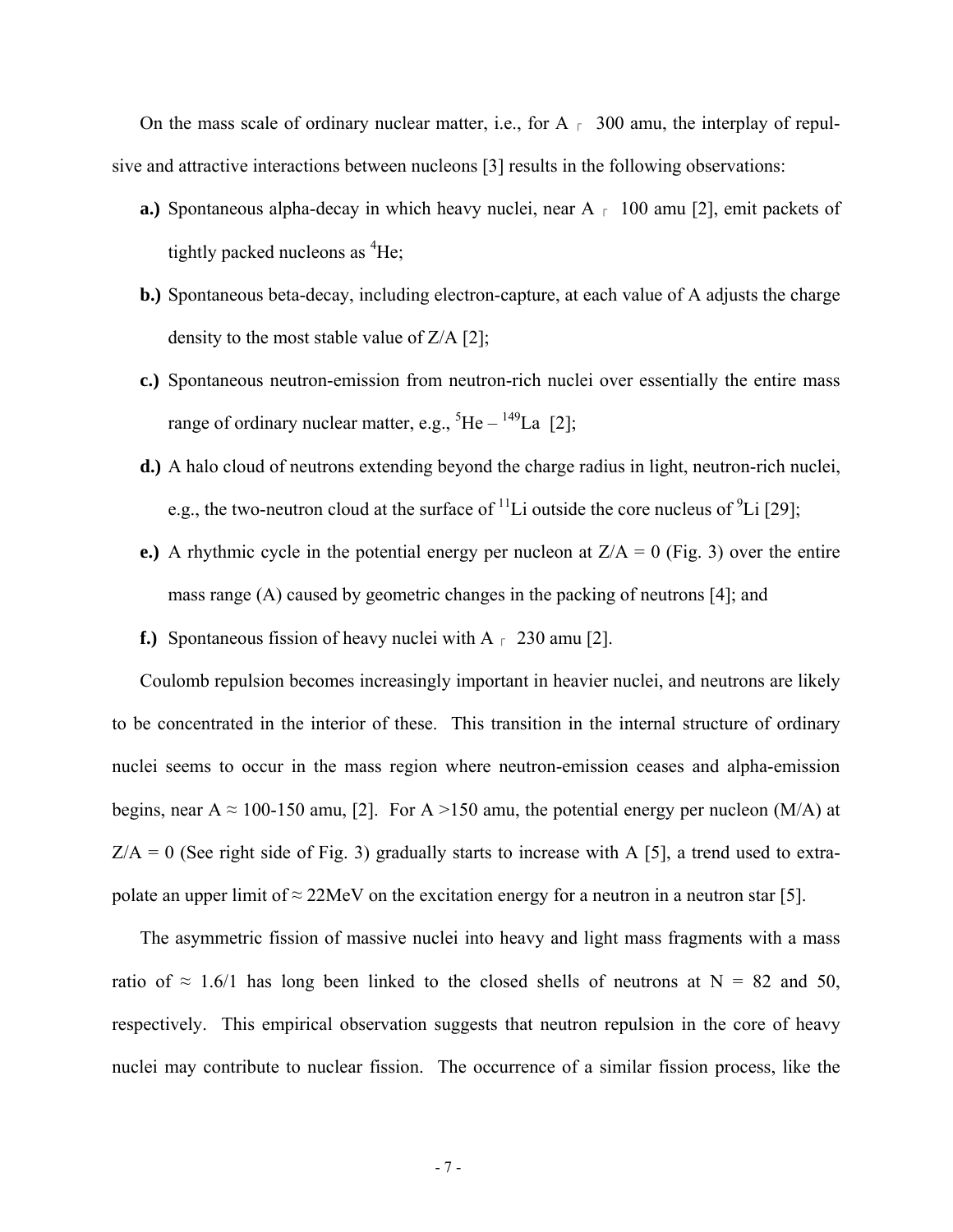above process **f.)**, in neutron stars might explain the universal occurrence of fragmentation in the production of solar systems, galaxies, and galactic clusters [10-15].

Properties **c.)–e.)** of ordinary nuclear matter may also be involved in the behavior of compact, neutron-rich stellar objects with  $A > \approx 10^{57}$  amu  $\approx 1$  solar mass (M<sub>0</sub>). Neutronemission (process **c.**) is the process that sustains stellar luminosity over billions of years [3-9]. The presence of a halo cloud of neutrons around neutron stars (property **d.**) probably facilitates neutron-emission. Variations in values of the potential energy per neutron, M/A, with mass number, A, (property **e.**, See the right side of Fig. 3 at  $Z/A = 0$ ) may cause super-massive neutron stars to mimic alpha-decay (process **a**) by emitting tightly packed clusters of neutrons as smaller neutron stars.

These processes would explain the analogous behavior noted between atomic nuclei and cosmic objects [15] and parallel the similarity Bohr [30] noted between atomic and planetary structures. However, another force comes into play on the cosmological mass scale that is unimportant on the mass scale of ordinary nuclear matter shown in Fig  $3 -$  gravity.

## **III. THE NUCLEAR CYCLE THAT POWERS THE COSMOS**

It had long been assumed that gravitational collapse produces the neutron stars that are seen near the center of supernova (SN) debris. That is the scenario outlined in Fig 1 to explain the presence of a neutron star at the core of the Sun. There is indeed compelling evidence that highly radioactive debris of a supernova that exploded here 5 Gy ago formed the solar system before isotopes and elements from different SN layers had completely mixed [3-9, 20-21, 31-32].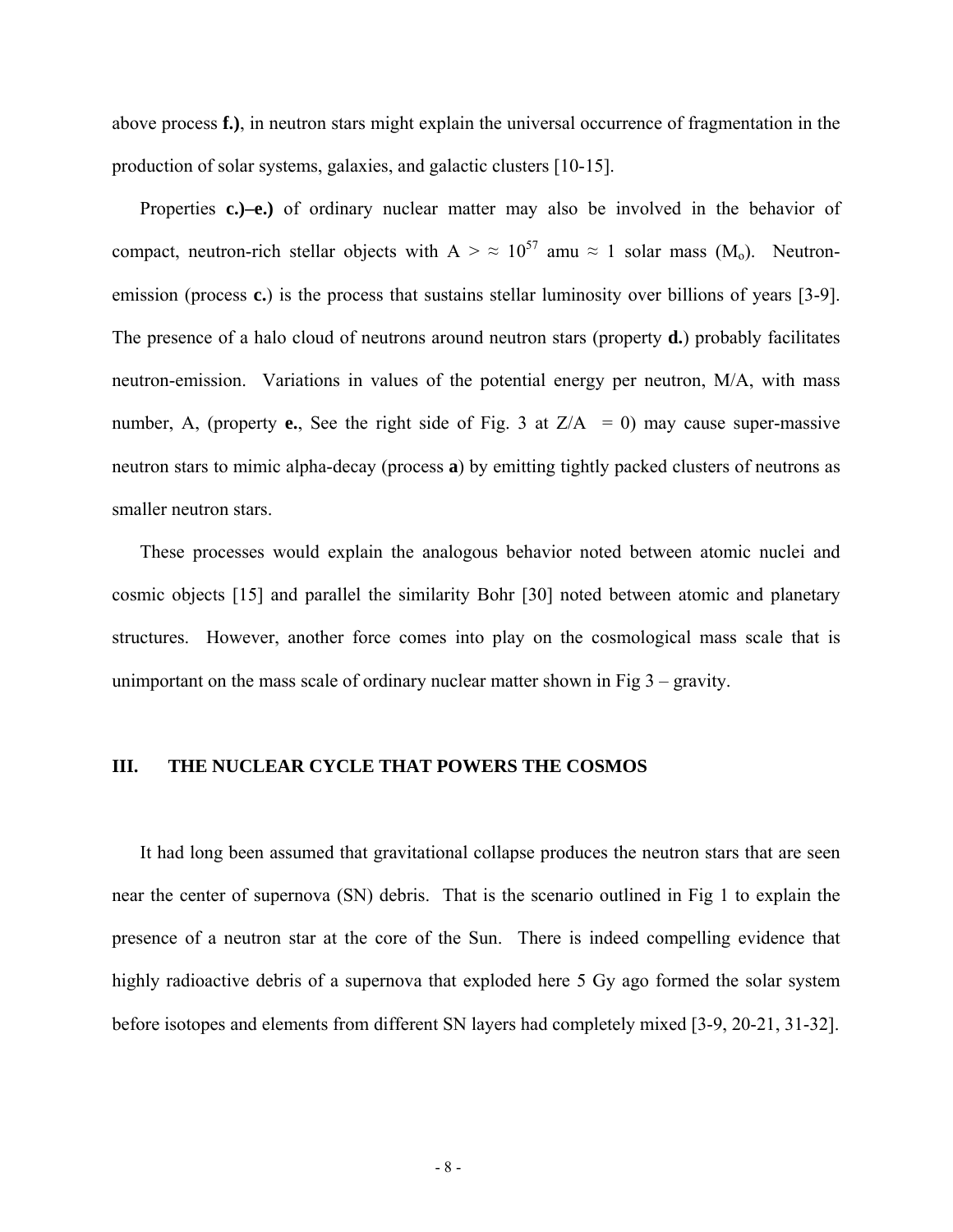However there are indications that the elements had also been sorted by mass [9] in the parent star (Fig. 1). This suggests that a carrier gas, an upward flow of  $H^+$  ions generated by neutron-emission and neutron-decay, came from a neutron star at the core of the parent star prior to the SN explosion that produced the solar system (Fig. 1). Thus, the occurrence of a neutron star in the core of the Sun, in its precursor, and in other ordinary stars [3-9] implies that:

- **a.)** Stellar explosions may expose, but do not necessarily produce, the neutron stars that are seen in stellar debris; and
- **b.)** Neutron stars at the centers of ordinary stars were not made one-at-a-time in SN explosions but were more abundantly made in higher energy fragmentation events that produced our galaxy, probably in a high density region associated with active galactic nuclei (AGN), quasars, or massive neutron stars.

The origin of these high-density, energetic regions of space is not well known, e.g. [15, 33], but the link between high density and high cosmic activity suggests that gravitational collapse generates massive cosmic objects that are powered by repulsive interactions between neutrons. The remaining discussion will be based largely on the idea [33] that collisions and mergers of galaxies produce these high-density regions with high cosmic activity. Our conclusion about the cosmic nuclear cycle is independent of the process that generates these high density regions.

A recent review on galactic collisions notes that "transient galaxy dynamics", the recurrent collisions and mergers of galaxies, has replaced the classical view that galactic structures formed early in the universe and were followed by slow stellar evolution and the steady build-up of heavy elements [33]. Collisions or mergers of galaxies are highly prevalent, with  $\sim$ 1 in 10 of known galaxies engaged in some stage of physical interaction with another galaxy, and nearly all cohesively-formed galaxies, especially spirals, having experienced at least one collision in their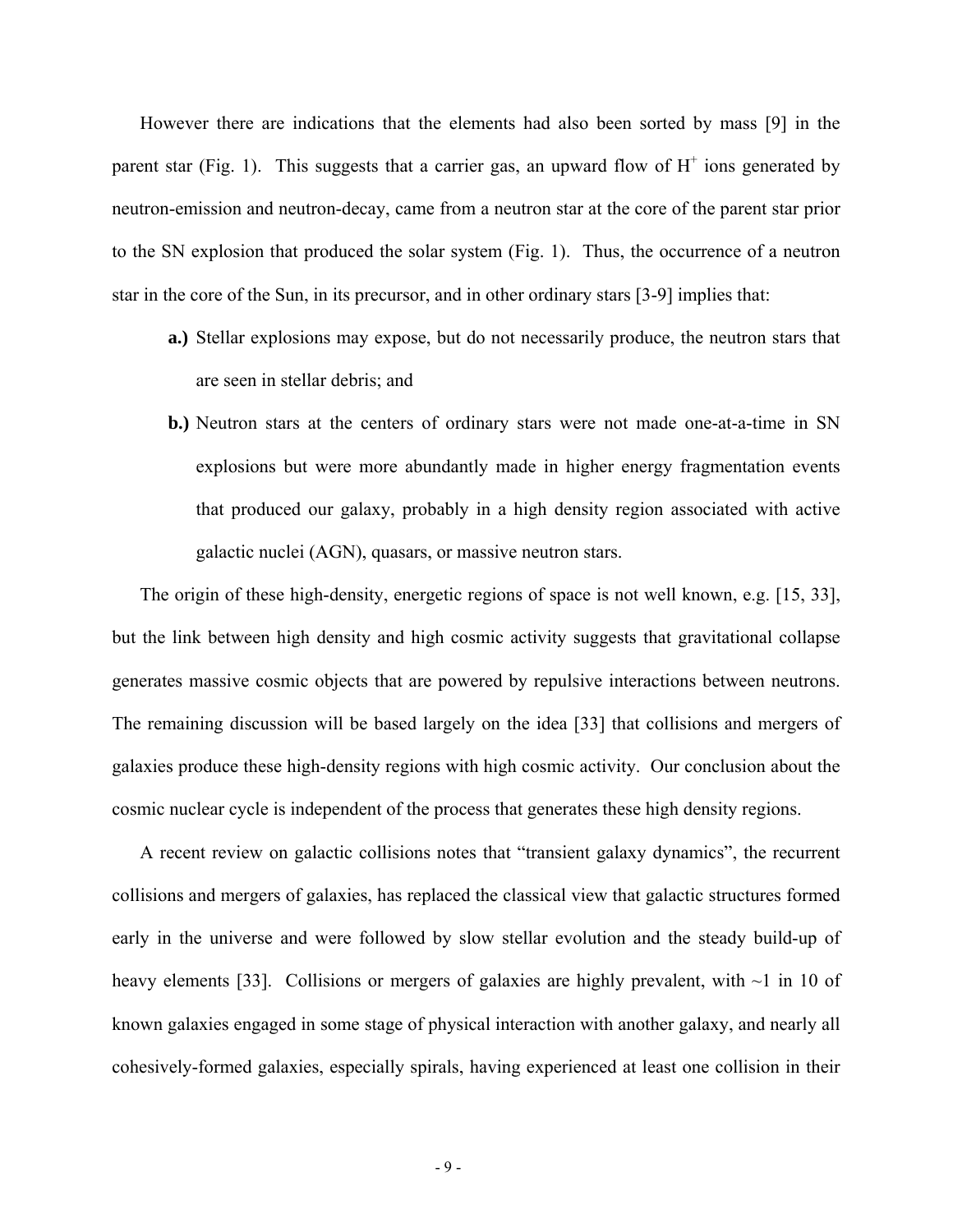lifetime. *"Galactic collisions involve a tremendous amount of energy. . . . . the collision energy is of order 10*<sup>53</sup> J. This is equivalent to about  $10^{8.9}$  supernovae, . . ." [reference 33, p. 6].

Harutyunian [15] notes that the compact nuclear objects produced by such high-energy events display many of the properties seen in ordinary nuclear matter, including the more rapid decay (shorter half-lives) of the more energetic nuclei [15].

Collisions are highly disruptive to all components of the galaxies, including the nucleus, and astronomers observe the collisional energy in many puzzling forms - quasars, gamma ray bursts, and active galactic centers (AGN). The extreme turbulence of active galactic nuclei (AGN) suggests the interactive presence of massive gravitational concentrations, possibly black holes [34] or super-massive neutron stars that fragment [10-15] into the multiple neutron stars that then serve as formation sites of new stars. Struck notes in the abstract of his review paper that *"Galactic collisions may trigger the formation of a large fraction of all the stars ever formed, and play a key role in fueling active galactic nuclei"* [reference 33, p. 1].

Matter is ejected from the massive object in the galaxy core in the form of jets, perhaps caused by an ultra-dense form of baryonic matter [35] in neutron stars or Bose-Einstein condensation of iron-rich, zero-spin material into a super-fluid, superconductor [24, 36] surrounding the galaxy core.

Hubble Space Telescope (HST) observations confirmed the hierarchical link suggested by Arp [37] between collisional systems and quasi-stellar objects - quasars. Quasars are frequently seen grouped, in pairs or more, across active galaxies, and are physically linked to the central galaxy by matter bridges. Isophote patterns indicate that the direction of motion of the quasars is *away* from their host galaxy, thereby stretching and weakening the matter bridge until the quasar separates completely. The implication is certain—quasars are physical ejecta from AGN, and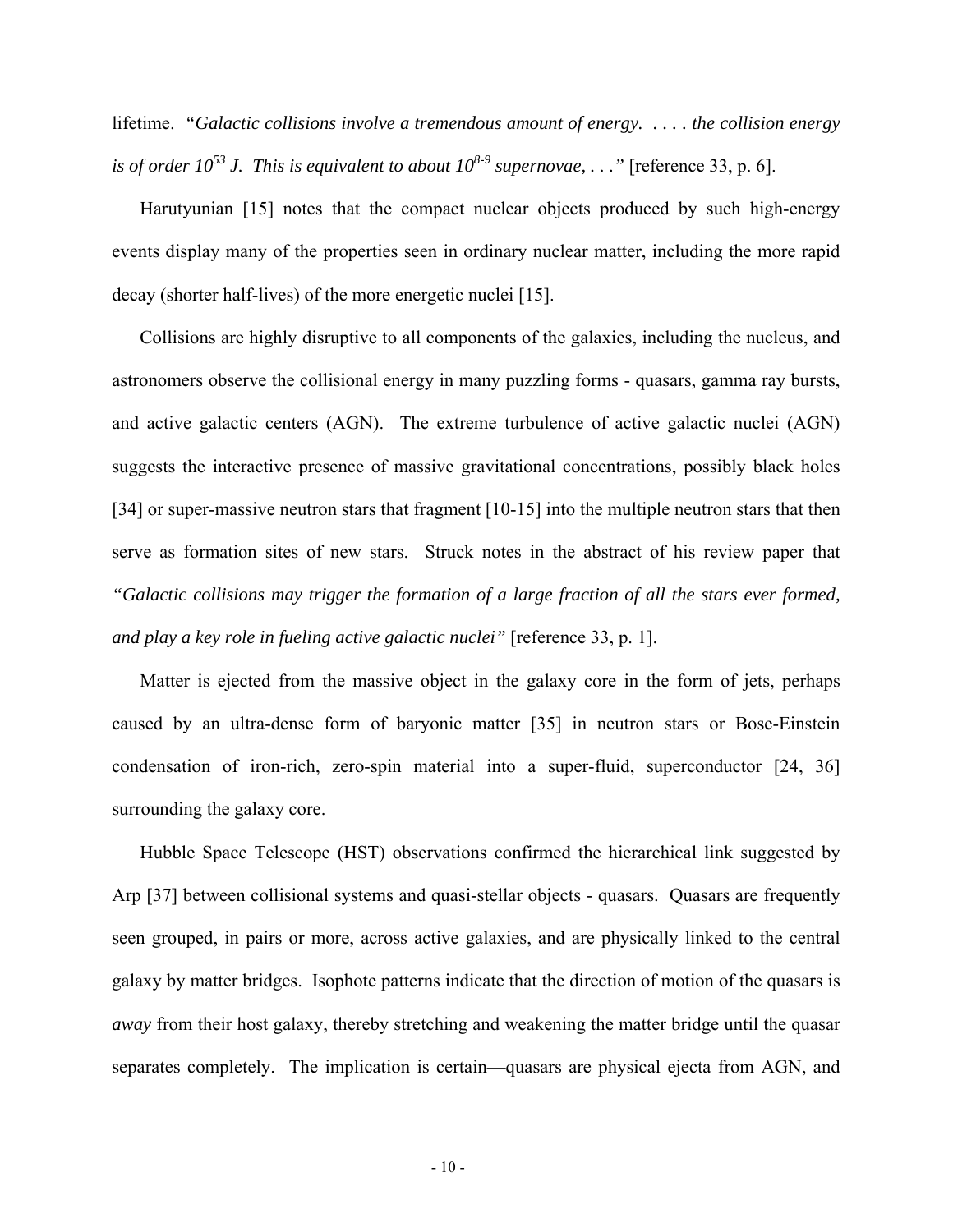become nuclei of nascent galaxies. The HST sightings *". . . provide direct evidence that some, and the implication that most, of the quasar hosts are collisional systems"* [reference 33, p. 105].

AGN, quasars, and neutron stars are highly prevalent, observable phenomena in all parts of the known universe. They have two significant properties in common: Exceptionally high specific gravity and the generation of copious amounts of "surplus" energy. In view of the repulsive forces recently identified between neutrons [3-5] and the frequency and products of galactic collisions [33], we conclude that neutron repulsion is the main energy source for the products of gravitational collapse.

Fig. 4 is a pictorial summary of the main features of the nuclear cycle that powers the cosmos: 1. Fusion; 2. Gravitational Collapse; and 3. Dissociation, including fragmentation and neutron emission.

#### **INSERT FIGURE 4**

#### IV. **CONCLUSION**

Neutron-rich stellar objects produced by gravitational collapse exhibit many of the features that are observed in ordinary nuclei:

- **a.)** Spontaneous neutron-emission from a central neutron star sustains luminosity and the outflow of hydrogen from the Sun and other ordinary stars;
- **b.)** As a neutron star ages and loses mass, changes in the potential energy per neutron may cause instabilities due to geometric changes in the packing of neutrons (See the cyclic changes in values of M/A *vs.* A on the right side of Fig. 3 at  $Z/A = 0$ ;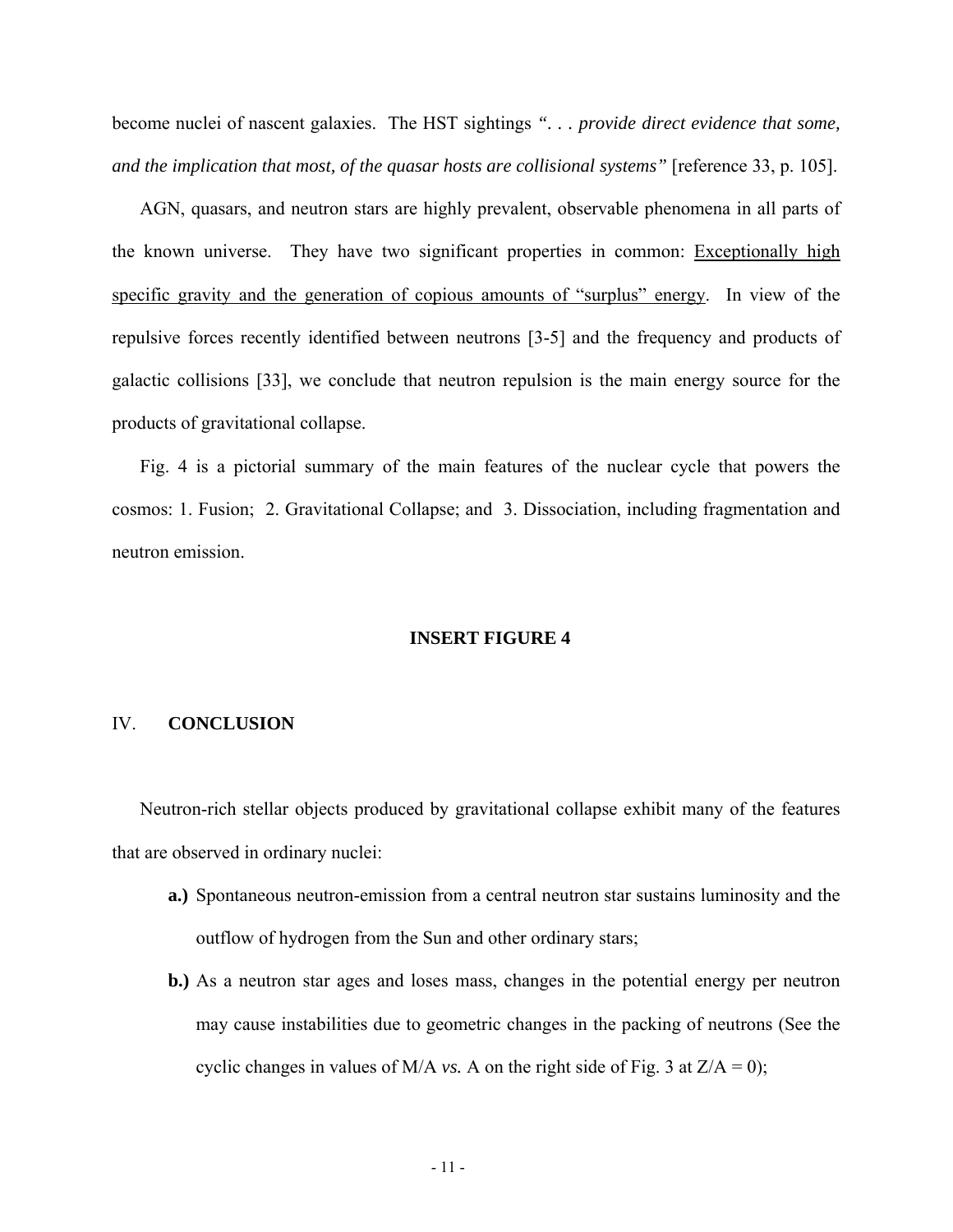- **c.)** Spontaneous fission may fragment super-heavy neutron stars into binaries or multiple neutron stars, analogous to the spontaneous fission of super-heavy elements; and
- **d.)** Sequential fragmentation of massive neutron stars by emission of smaller neutron stars may resemble the sequential chain of alpha-emissions in the decay of U and Th nuclei into nuclei of Pb and He.

The nuclear cycle that powers the cosmos may not require the production of matter in an initial "Big Bang" or the disappearance of matter into black holes. The similarity Bohr noted in 1913 [30] between atomic and planetary structures extends to the similarity Harutyunian recently found [15] between nuclear and stellar structures. The recent finding [38] of a massive neutron star (CXO J164710.2-455216) in the Westerlund 1 star cluster where a black hole was expected observationally reinforces our doubts about the collapse of neutron stars into black holes.

Finally it should be noted that the elevated levels of  $^{136}Xe$ , an r-product of nucleosynthesis seen by the Gaileo probe into Jupiter [22], lend credence to Herndon's suggestion [39] that natural fission reactors [40] may be a source of heat in the giant outer planets.

#### **ACKNOWLEDGEMENTS**

Support from the University of Missouri-Rolla and permission from the Foundation for Chemical Research, Inc. (FCR) to reproduce figures from FCR reports are gratefully acknowledged. NASA and Lockheed Martin's TRACE satellite team made the image of rigid structures beneath the fluid photosphere and the movie of a solar flare coming from that region (Fig. 2). Cynthia Bolon, Shelonda Finch, Daniel Ragland, Matthew Seelke and Bing Zhang helped develop the "Cradle of the Nuclides" (Fig. 3) that exposed repulsive neutron interactions. Moral support is gratefully acknowledged from former UMR Chancellors, Dr. Raymond L.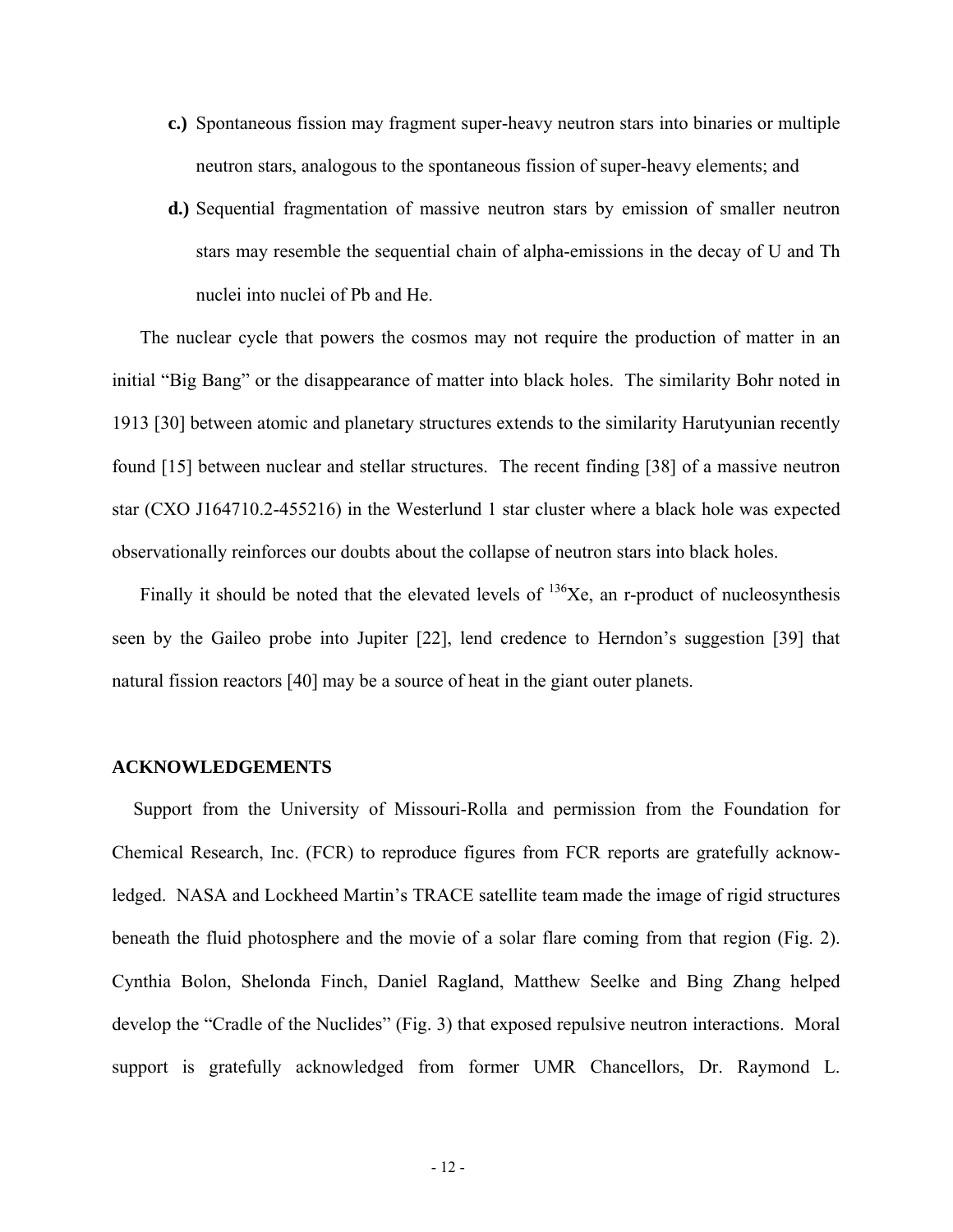Bisplinghoff (1975-1976) and Dr. Gary Thomas (2000-2005); former UMR Deans of Arts and Sciences, Dr. Marvin M. Barker (1980-1990) and Dr. Russell D. Buhite (1997-2002), and former UMR Chair of Chemistry, Professor Stig E. Friberg (1976-1979). This paper is dedicated to the memory of the late Professor Paul Kazuo Kuroda and his former student, Dr. Dwarka Das Sabu, for their deep personal commitment to the basic precepts of science and for their discoveries, including several papers [20-21, 31-32, 40] that contributed to the conclusions reached here.

### **REFERENCES**

- 1. E. M. Burbidge, G. R. Burbidge, W. A. Fowler and F. Hoyle, *Rev. Mod. Phys.,* **29**, 547-650 (1957).
- 2. J. K. Tuli, *Nuclear Wallet Cards* (National Nuclear Data Center, Brookhaven National Laboratory, Upton, NY,  $6^{th}$  Ed., 74 pp., 2000)
- 3. O. Manuel, C. Bolon, A. Katragada, and M. Insall, *J. Fusion Energy,* **19**, 93-98 (2000).
- 4. O. Manuel, E. Miller, and A. Katragada, *J. Fusion Energy,* **20**, 197-201 (2001).
- 5. O. Manuel, C. Bolon and M. Zhong, *J. Radioanal. Nucl. Chem.,* **252**, 3-7 (2002).
- 6. O. K. Manuel and G. Hwaung, *Meteoritics,* **18**, 209-222 (1983).
- 7. O. Manuel and S. Friberg , *in* Huguette Lacoste (Ed), *2002 SOHO 12/GONG + 2002 Proceedings* (*ESA SP-517 SOHO/GONG*, Noordwijk, The Netherlands, pp. 345-348, 2003).
- 8. O. Manuel, W. A. Myers, Y. Singh, and M. Pleess, *J. Fusion Energy,* **23**, 55-62 (2004).
- 9. O. Manuel, S. Kamat, and M. Mozina, *in* Jose B. Almeida (Ed), *Proceedings First Crisis in Cosmology Conf.* (AIP, Melville, NY, in press, 2005) <http://arxiv.org/abs/astro-ph/0510001>
- 10. W. K. Brown, *Astrophys. & Space Sci.,* **72**, 15-31 (1980).
- 11. W. K. Brown, *Astrophys. & Space Sci.,* **121**, 351-355 (1986).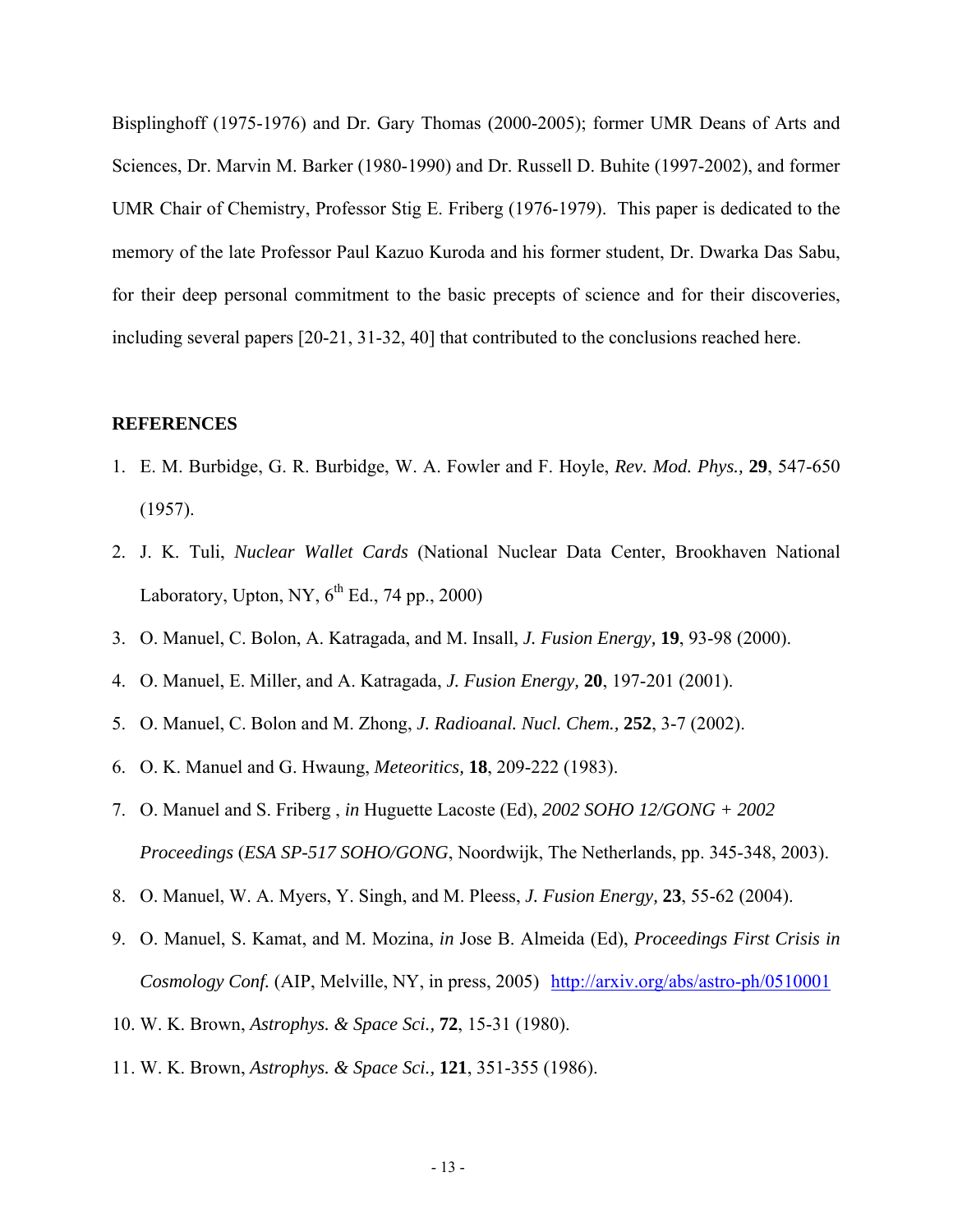- 12. W. K. Brown, *Astrophys. & Space Sci.,* **122**, 287-298 (1986).
- 13. W. K. Brown and L. A. Gritzo, *Astrophys. & Space Sci.,* **123**, 161-181 (1986).
- 14. W. K. Brown, *Astrophys. & Space Sci.,* **126**, 255-267 (1986).
- 15. G. A. Harutyunian, *Astrophys.*, **46**, 81-91 (2003); *Astrofizika,* **46**, no. 1, 103-118 (2003)
- 16. M. Mozina, "The surface of the Sun", <http://www.thesurfaceofthesun.com/index.html>
- 17. H. H. Payne, *Stellar Atmospheres* (Harvard Observatory Monograph no. 1, Harvard University, Cambridge, MA, 1926) 215 pp.
- 18. H. N. Russell*, Astrophys. J*., **70**, 11-82 (1929).
- 19. S. Lefebvre and A. Kosovichev, Ap. *J. Lett*, in press (2005) <http://xxx.lanl.gov/abs/astro-ph/0510111>
- 20. O. K. Manuel and D. D. Sabu, *Trans. Missouri Acad. Sciences,* **9**, 104-122 (1975).
- 21. O. K. Manuel and D. D. Sabu, *Science,* **195**, 208-209 (1977).
- *22.* O. Manuel, D. Ragland, K. Windler, J. Zirbel, L. Johannes and A. Nolte, *Bull. AAS*, **30**, abstract 29.01, 192nd AAS meeting, San Diego, CA, 8 June 1998. See also Ken Windler's analysis:<http://web.umr.edu/~om/abstracts2001/windleranalysis.pdf>
- 23. O. Manuel and A. Katragada, "Is there a deficit of solar neutrinos?", in *Proceedings of the Second NO-VE Workshop on Neutrino Oscillations,* edited by M. B. Ceolin, Campo Santo Stefano, Venice, Italy, Istituto Venento de Scienze, Lettere ed Arti (2003) pp. 548, Add 1-4.
- 24. O. K. Manuel, M. W. Ninham and S. E. Friberg, *J. Fusion Energy,* **21**, 193-199 (2002).
- 25. K. Birkeland, *The Norwegian Aurora Polaris Expedition, 1902–1903,* pp. 661-678 (1908) <http://www.catastrophism.com/texts/birkeland/>
- 26. P. Toth, *Nature* **270**, 159-160 (1977).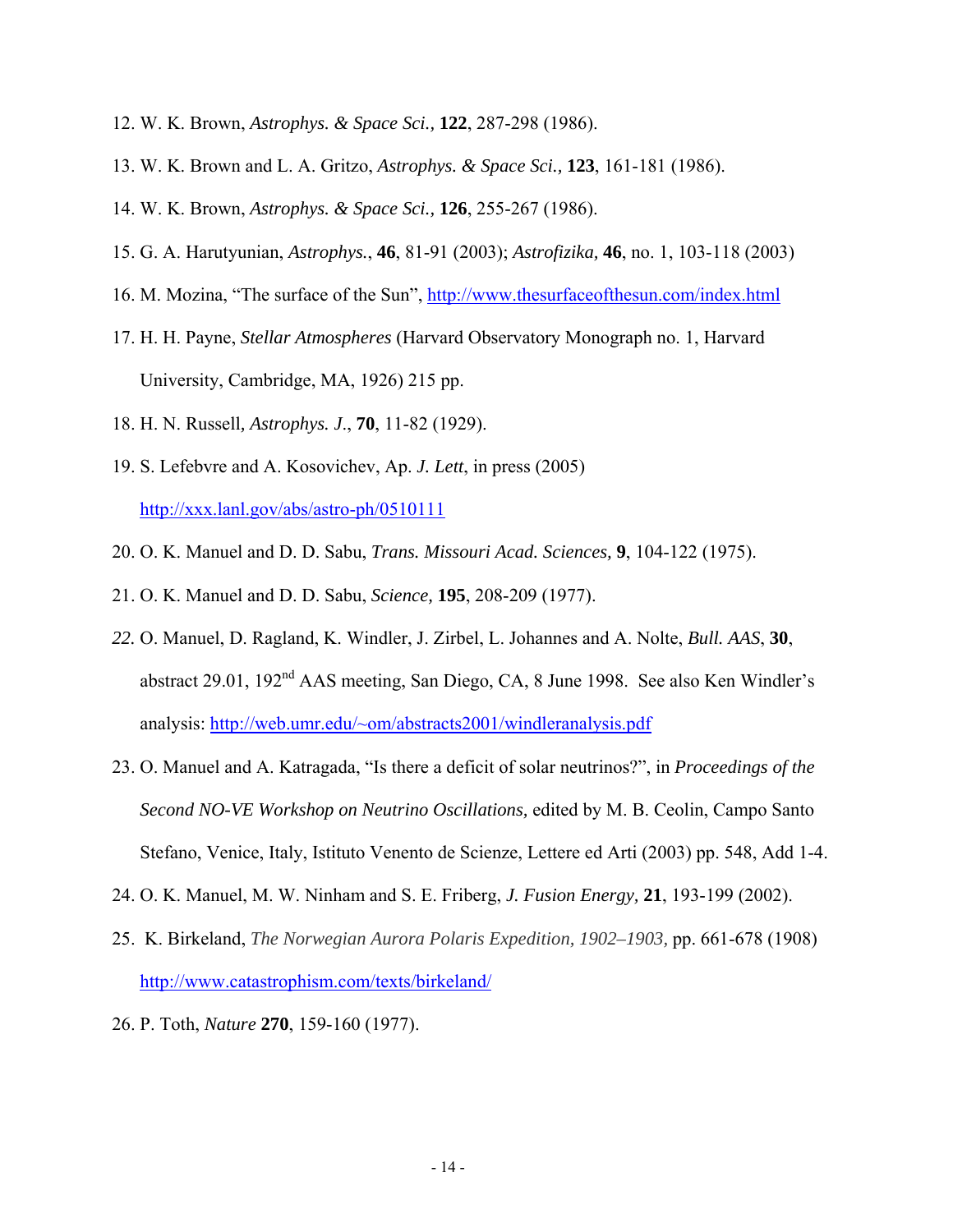- 27. H. Heiselberg, "Neutron Star Masses, Radii and Equation of State", in *Proceedings of the Conference on Compact Stars in the QCD Phase Diagram,* eConf C010815, edited by R. Ouyed and F. Sannion, Copenhagen, Denmark, Nordic Institute for Theoretical Physics (2002) pp. 3-16,<http://www.arxiv.org/abs/astro-ph/?0201465>
- 28. D. Lunney, J. M. Pearson and C. Thibault, *Rev. Mod. Phys.,* **75**, 1021-1082 (2003).
- 29. W. Nörtershäuser, *Triump Newsletter*, **3**, no. 1 (April 2005). <http://www.triumf.info/public/news/newsletter/V3N1/Lithium11.htm>
- 30. N. Bohr, *Phil. Mag,*, **26**, 1-25 (1913).
- 31. P. K. Kuroda and W. A. Myers, *J. Radioanal. Nucl. Chem.,* **211**, 539-555 (1996).
- 32. P. K. Kuroda and W. A. Myers, *Radiochimica Acta,* **77**, 15-20 (1997).
- 33. C. Struck, "Galactic collisions", in *Physics Reports*, **321**, 1-137 (1999) <http://arxiv.org/html/astro-ph/9908269/homepage.html>
- 34. M. C. Begelman, R. D. Blandford, and M. J. Rees, *Nature*, **287**, 307-309 (1980).
- 35. C. Jooss and J. Lutz, "A suggestion for matter phase transitions in galactic cores", abstract of paper submitted to the Hirschegg Workshop '06: Astrophysics and Nuclear Structure, Hirschegg/Austria, 15-21 January 2006.
- 36. B. W. Ninham, *Physics Lett.,* **4**, 278-279 (1963).
- *37.* Halton C. Arp, *Catalogue of Discordant Redshift Associations* (C. Roy Keys, Inc, Montreal, Quebec, Canada, 2003) 234 pp.
- *38.* M. Muno *et al., Ap. J. Lett.,* in press (2005). See news reports <http://chandra.harvard.edu/> <http://www.sciencedaily.com/releases/2005/11/051103080649.htm>
- *39.* J. M. Herndon, *Naturwissenschaften,* **79**, 7-14 (1992).
- *40.* P. K. Kuroda, *J. Chem. Phys.,* **25**, 781-782 (1956).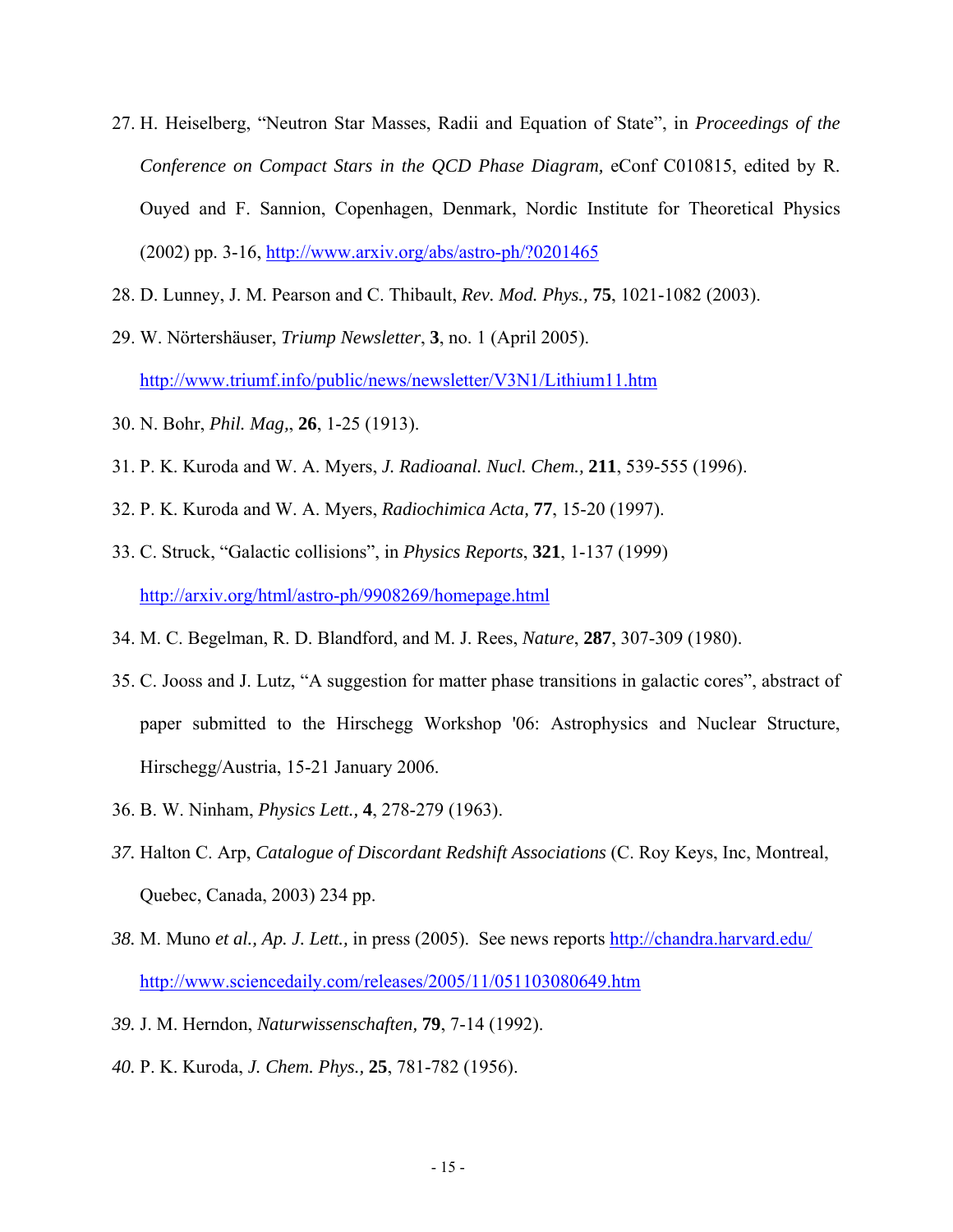# **FIGURE CAPTIONS**

**Fig. 1**. A scenario proposed in the mid-1970s to explain the unexpected link observed between specific isotopes of heavy elements with light element abundances in meteorites at the birth of the solar system [20-21]. According to this view, the Sun is iron-rich and formed on the collapsed core of a supernova (SN), material near the SN core formed iron cores of the planets near the Sun, and light elements from the outer SN layers formed the giant Jovian planets.

**Fig. 2.** A "running difference" image of the rigid, iron-rich structures beneath the photosphere in a small part of the Sun's surface revealed by the TRACE satellite using a 171 Å filter [16]. This filter is specifically sensitive to light emitted from Fe  $(IX)$  and Fe  $(X)$  iron ions. A movie made by the Lockheed Martin's TRACE satellite team shows a solar flare and mass ejection (moving towards the upper left of the image) from this Active Region 9143 in 171Å light on 28 August 2000. The movie is here: [http://trace.lmsal.com/POD/movies/T171\\_000828.avi,](http://trace.lmsal.com/POD/movies/T171_000828.avi) or it is available here: [http://vestige.lmsal.com/TRACE/Public/Gallery/Images/movies/T171\\_000828.avi](http://vestige.lmsal.com/TRACE/Public/Gallery/Images/movies/T171_000828.avi)

Fig. 3. Left: The "Cradle of the Nuclides" is revealed when properties of ground-state nuclides [2] are plotted on a 3-D plot of mass per nucleon, M/A, *versus* charge density, Z/A, *versus* mass number, A. Right: For all values of  $A > 1$  amu, mass parabolas defined by the data at other mass numbers intercept the front plane at  $(Z/A = 0, M/A = (M/A)_{neutron} + \approx 10 \text{ MeV})$  [3-5].

Fig. 4. The nuclear cycle that powers the cosmos: 1. Fusion of lightweight nuclei, like <sup>1</sup>H, into heavier ones, like <sup>56</sup>Fe; **2**. Gravitational collapse of ordinary atomic matter into compact cosmological objects with Z/A = 0; and **3**. Neutron-emission (and neutron-decay) to produce the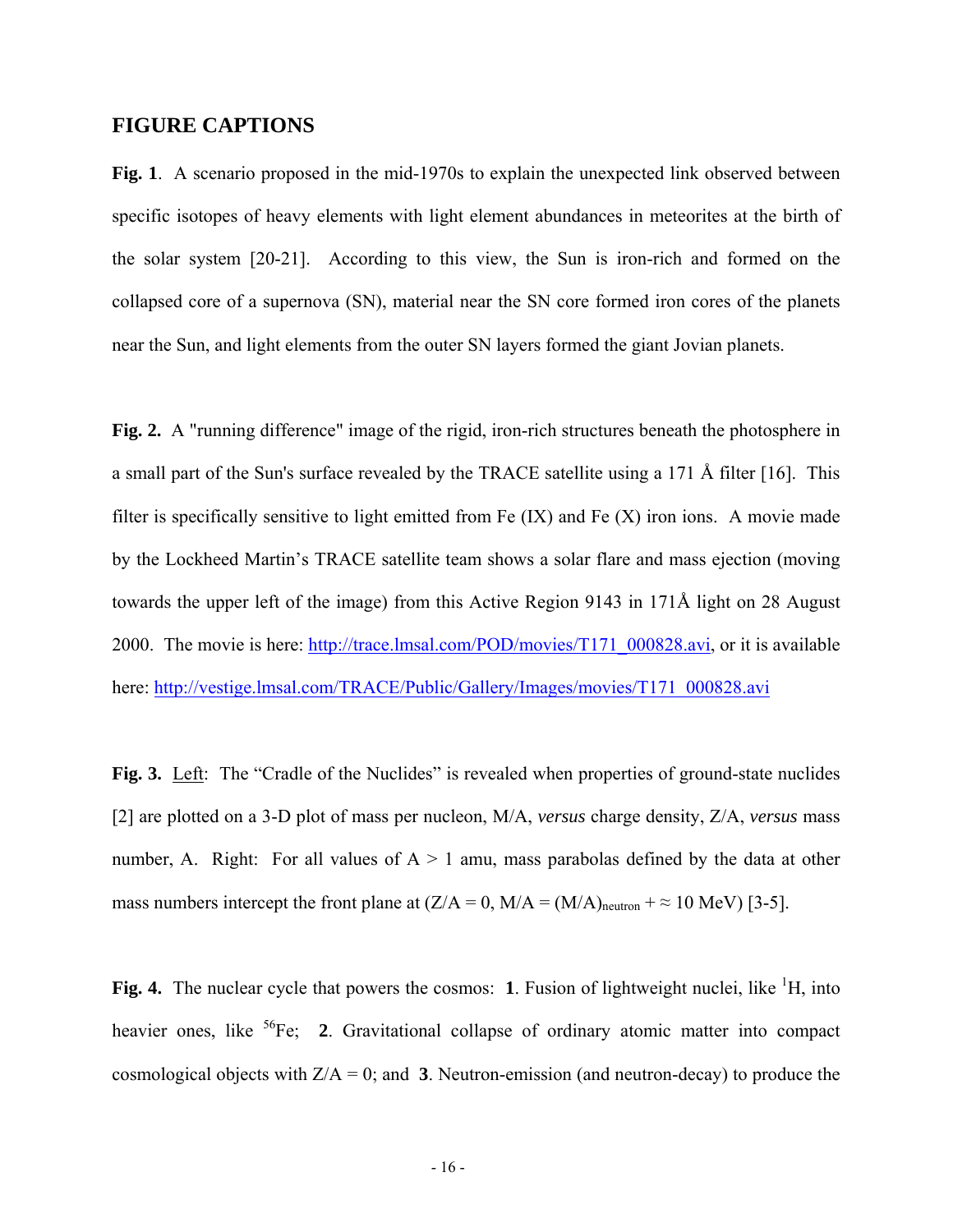hydrogen fuel used in step 1. Charge density, Z/A, declines in steps **1.** and **2.** from Z/A =1 to  $Z/A = 0$ , but  $Z/A$  is unchanged in step 3., neutron-emission. Fragmentation [10-15] of supermassive neutron stars into smaller ones is not shown.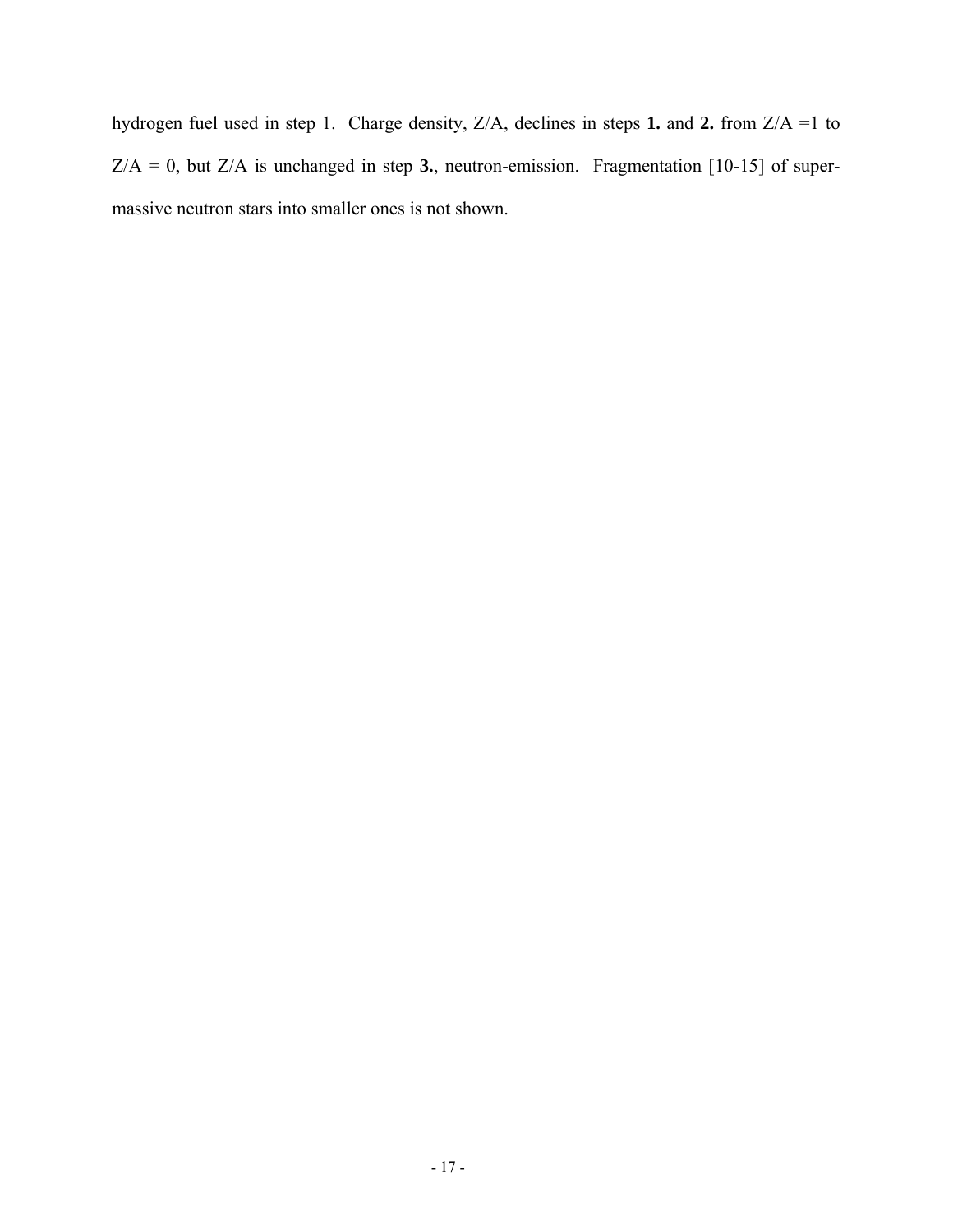

A massive spinning star<br>becomes chemically layered near the end of its life, when<br>asymmetric collapse occurs to conserve angular momentum.

The infall of low-Z elements causes an axially directed SN explosion, producing a rapidly<br>expanding bipolar nebula with an<br>equatorial accretion disk. The Sun forms on the SN core; the sun forms on the six core<br>cores of inner planets form<br>in the Fe-rich region around<br>the SN core; Jovian planets<br>form in the outer SN layers.

Figure 1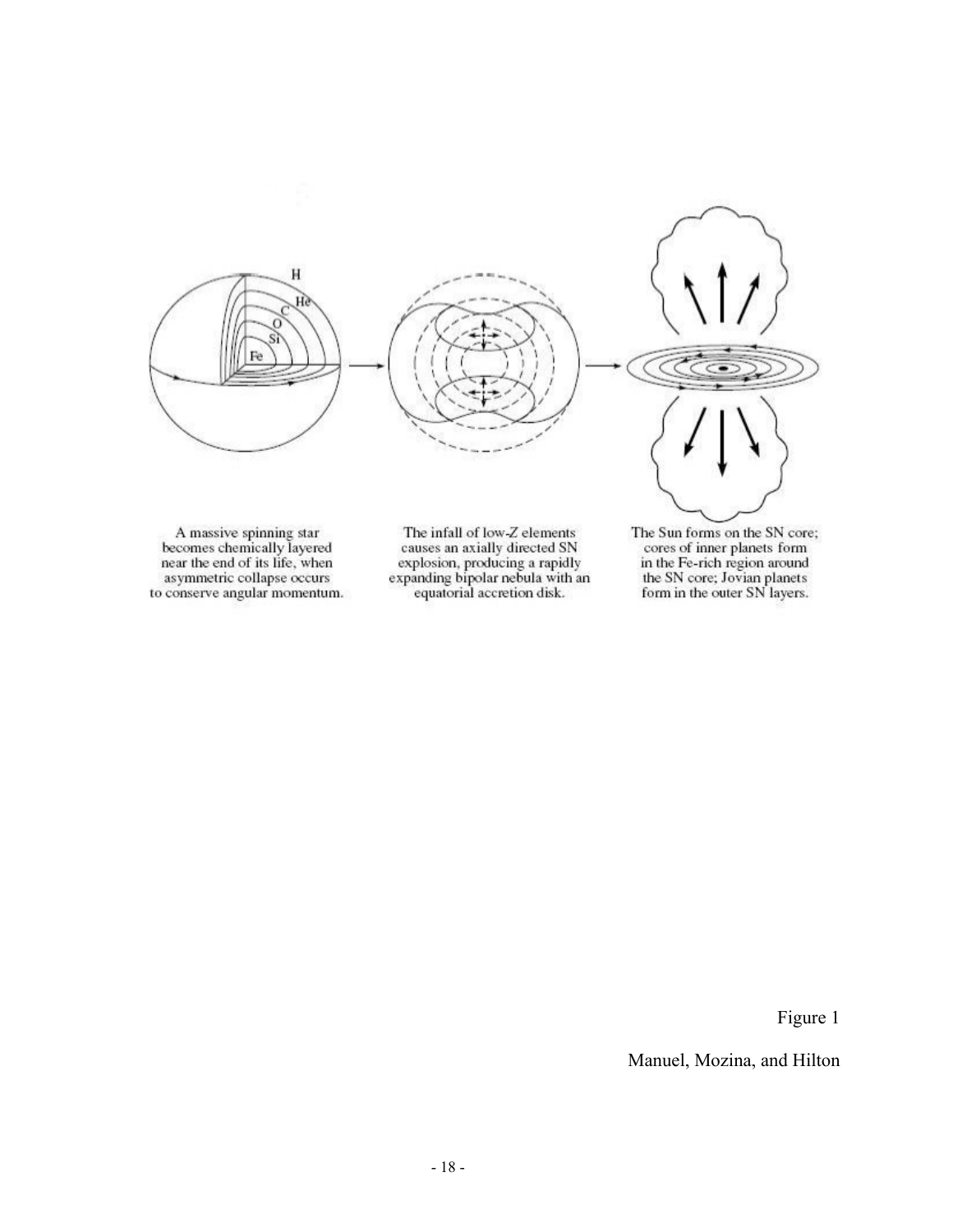

Figure 2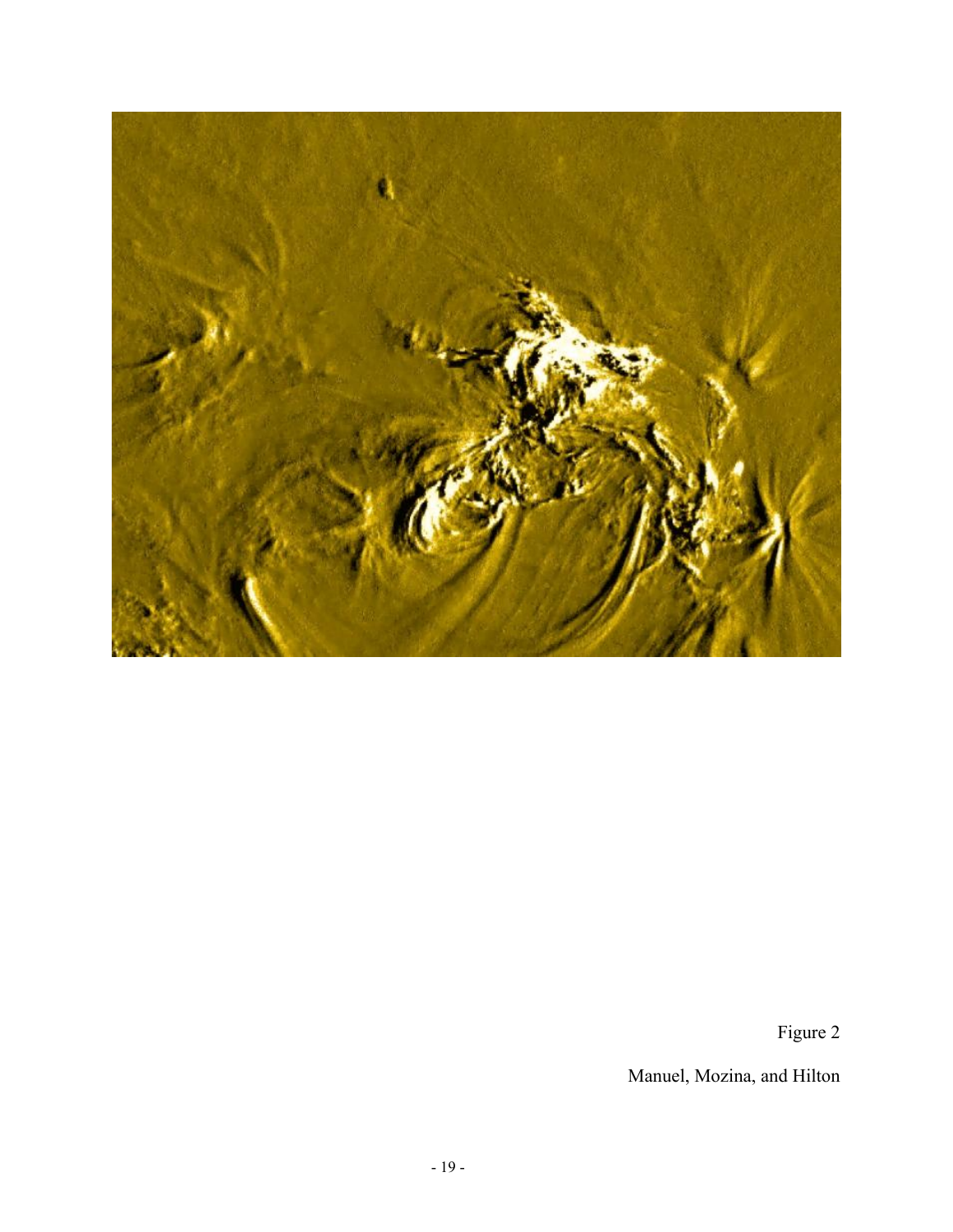

Figure 3